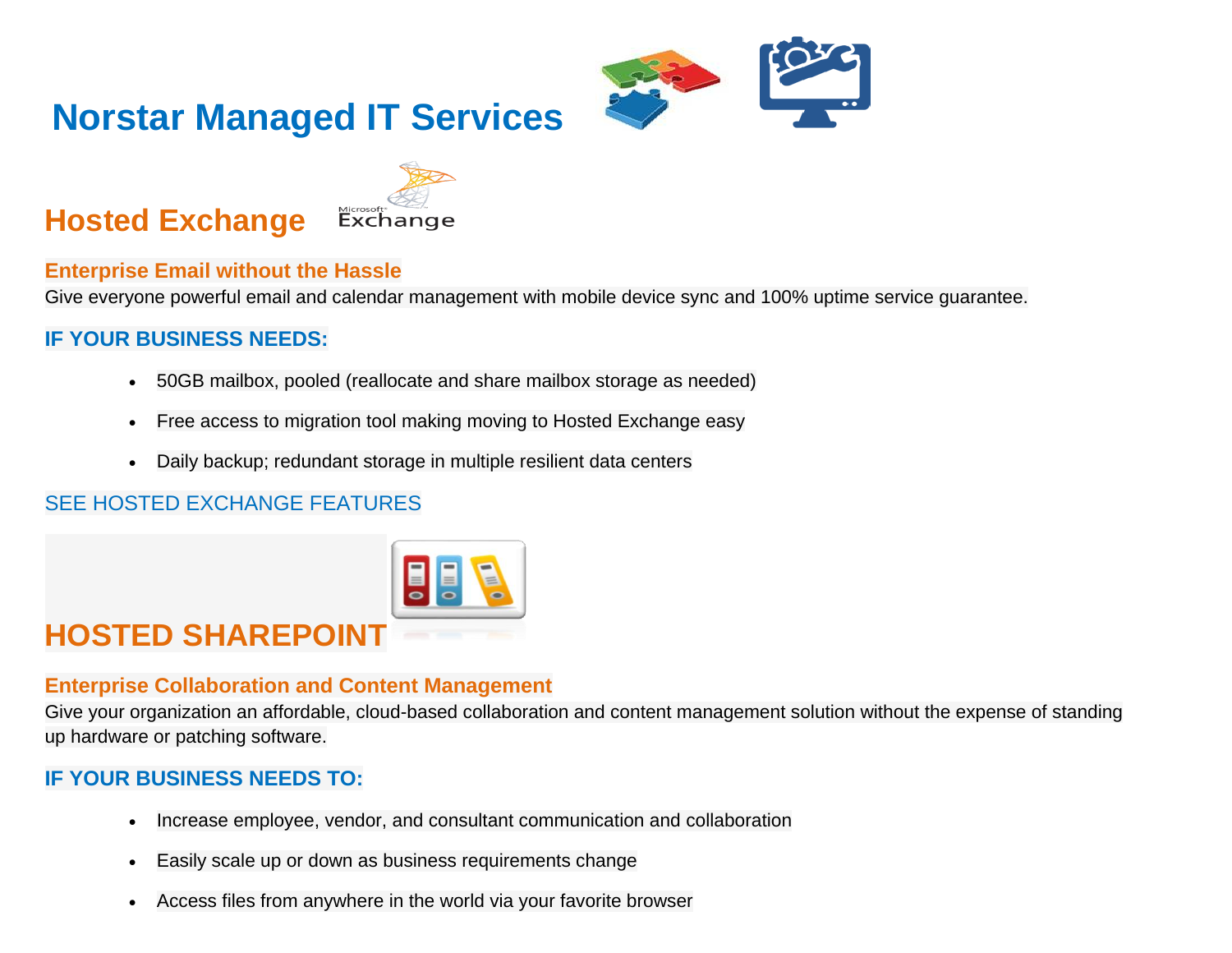### SEE HOSTED SHAREPOINT FEATURES



### **Secure, Affordable Backup for Business Continuity**

Reliable and easy-to-implement, Norstar Data Backup provides secure off-site cloud backup for personal computers and servers.

#### **IF YOUR BUSINESS NEEDS TO:**

**Data Backup**

- Deploy a robust backup solution without taxing your internal IT resources
- Avoid the pitfalls of data loss and the expense of managing an in-house backup system
- Preserve off-site copies of your server applications and data–automatically

## SEE DATA BACKUP FEATURES



#### **IT Simplified**

Norstar Cloud Hosting service reduces capital and operational expenses—including hardware, personnel, and power costs—by delivering scalable infrastructure and applications off-site.

# **IF YOUR BUSINESS NEEDS TO:**

- Reduce Capex and Opex with a scalable infrastructure and applications off site
- Increase security with built-in redundancy and failover
- Entrust your infrastructure to the leading VMware-based vCloud Datacenter platforms

# SEE CLOUD HOSTING FEATURES